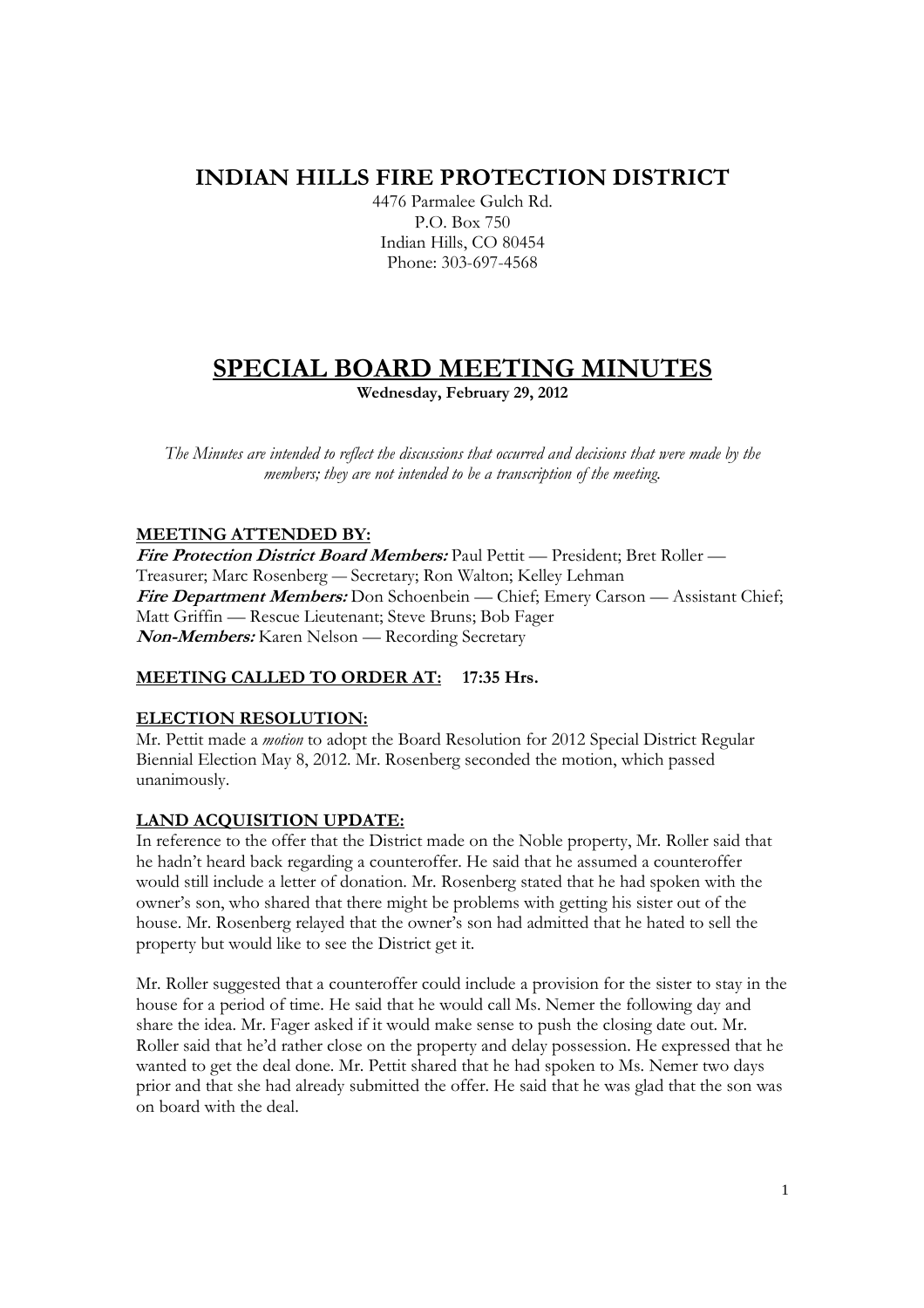Mr. Schoenbein turned conversation to the potential substation land. He said that it didn't appear that it would be a problem to get the land rezoned, especially since it wasn't in a flood plane. Mr. Roller said that Mr. McLean was a good contact. Mr. Schoenbein said that there was no record of the land being sold. He said that he would talk with the Harrises. Mr. Pettit advised getting the property surveyed.

#### **CHIEF'S DUTIES/RESPONSIBILITIES:**

Mr. Pettit asked how the discussion should be handled. Mr. Roller asked if anyone had anything to say before the Board members went into an Executive Session. Mr. Fager said that he didn't have anything to say at that time. Mr. Pettit explained that the Board would be going into an Executive Session since the topic was a personnel issue.

#### **EXECUTIVE SESSION:**

Ms. Lehman made a *motion* to call an Executive Session per CRS 24-6-402 to discuss personnel issues. Mr. Rosenberg seconded the motion, which passed unanimously. Mr. Pettit called the Executive Session at 17:47. All meeting attendees left the room except for Board members and Ms. Nelson. Recording commenced using the District's recorder.

#### **REGULAR SESSION:**

Mr. Pettit called the regular Board meeting back to order at 20:21.

Mr. Pettit explained to meeting attendees that the Board had tried to have a discussion with the Chief, but that he had decided to leave. Regrettably so, he added. Mr. Pettit said that the District needed to move forward, adding that it wouldn't happen overnight.

Mr. Walton made a *motion* to suspend the current Employee Handbook and grant authority to the IHFPD Board of Directors to make all personnel decisions. Ms. Lehman seconded the motion, which passed unanimously.

Mr. Roller spoke up to say that a Chief needed to be appointed. He also clarified that while the Employee Handbook dated 11/1/2005 is still the guide for doing business, the Board needs the flexibility to make personnel appointments. A new document would be received from Ms. Nemer, he continued, and the District could work through it then. Mr. Roller emphasized that the course of action that evening was not a "power grab." Mr. Fager interjected that the Employee Handbook had really been done away with when Mr. Schoenbein had been hired.

Mr. Walton stated that he and Ms. Lehman would serve as a committee to work through any personnel issues that might arise.

Mr. Roller made a *motion* to form a committee of Ms. Lehman and Mr. Walton to be answerable for all Department personnel issues. If necessary, issues could be presented to the full Board as well. Ms. Lehman seconded the motion, which passed unanimously.

Mr. Roller made a *motion* to form a committee of Mr. Pettit and Mr. Roller to work with Ms. Nemer on the District's operating documents. Mr. Rosenberg seconded the motion, which passed unanimously.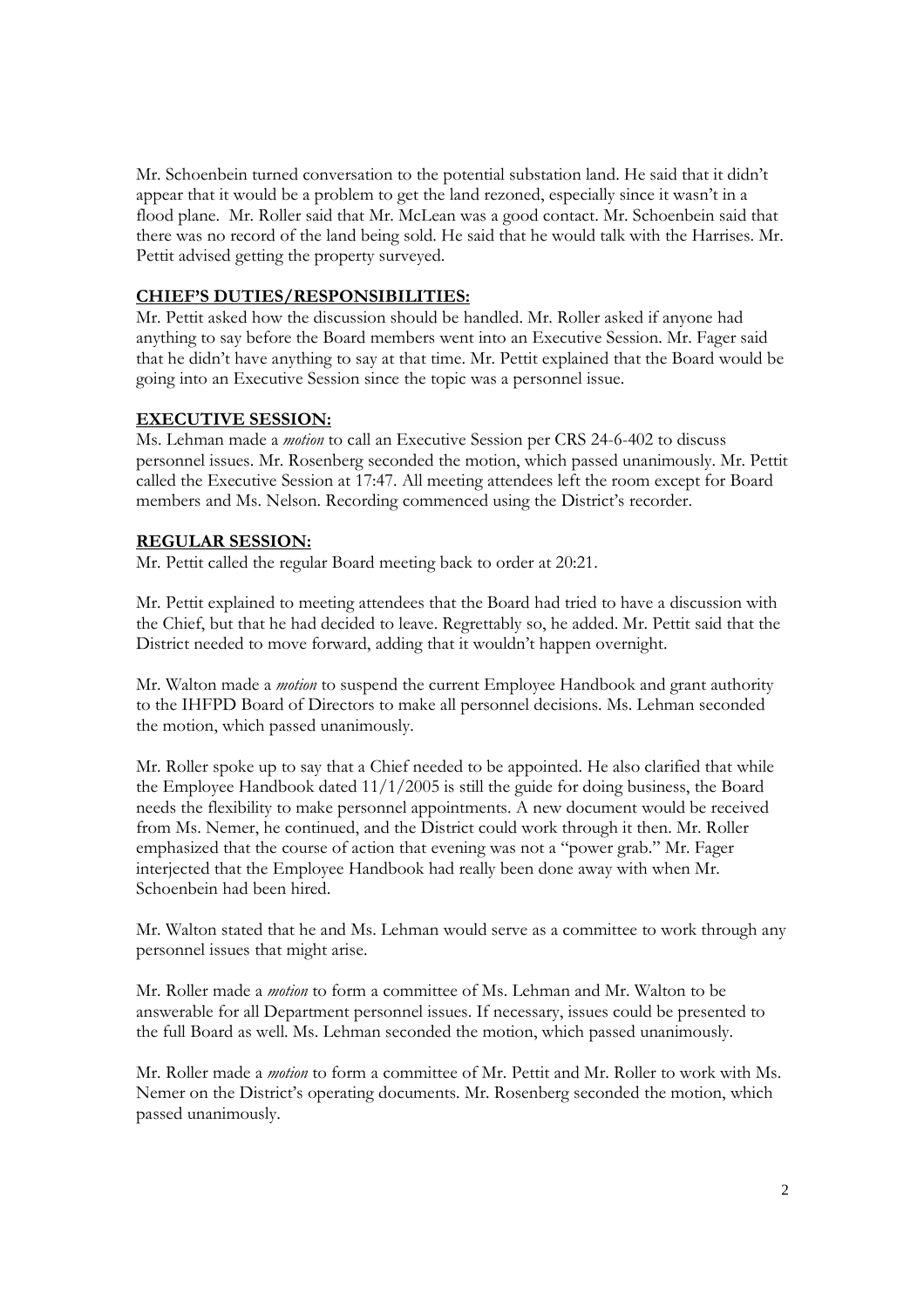Mr. Pettit made a *motion* to appoint Mr. Carson as Chief. Mr. Walton seconded the motion, which passed unanimously.

Mr. Rosenberg clarified that Mr. Carson would be empowered with appointing the officers. Mr. Roller explained that the reason the Employee Handbook had been suspended was to give the Board the ability to appoint Mr. Carson to his position. Mr. Pettit said that the Board would be looking for input moving forward. Ms. Nelson may or may not be willing to take on additional responsibilities, he added.

Discussion moved to the best way to announce the events of that evening. Mr. Rosenberg expressed that email is very impersonal. Mr. Pettit agreed but said that it's the most expedient and that he would send a message the following day. He then reminded that any emails that are sent between or to Board members become a part of the public record, which is why he sometimes doesn't respond, he explained. Even phone calls are considered public record, but there's no way to document those, Mr. Pettit added. As such, he strongly cautioned people about what they write.

Mr. Pettit then moved discussion to the "Catch 22" nature of the District's current documents. He admitted that the Board didn't have the right to hire a Chief under the current operating documents and added that the discrepancy should have been addressed long ago. The new documents will be a melding of the old and new and will allow the District to catch up on current laws. The Board had given Mr. Schoenbein powers in his contract that didn't agree with the operating documents, Mr. Pettit admitted. He encouraged Department members to step up and help out with the transition.

#### **MEETING ADJOURNED AT: 20:35**

There being no more business to discuss, Mr. Rosenberg made a *motion* to adjourn the meeting, which was seconded by Mr. Walton and passed unanimously.

*President:* 

*Secretary:* 

#### **MOTIONS MADE AND PASSED:**

- To adopt the Board Resolution for 2012 Special District Regular Biennial Election May 8, 2012. *Motion made by Mr. Pettit; seconded by Mr. Rosenberg; unanimous.*
- To call an Executive Session per CRS 24-6-402 to discuss personnel issues. *Motion made by Ms. Lehman; seconded by Mr. Rosenberg; unanimous.*
- To suspend the current Employee Handbook and grant authority to the IHFPD Board of Directors to make all Department personnel decisions. *Motion made by Mr. Walton; seconded by Ms. Lehman; unanimous.*
- To form a committee of Ms. Lehman and Mr. Walton to be answerable for all Department personnel issues. If necessary, such issues could be presented to the full Board as well. *Motion made by Mr. Roller; seconded by Ms. Lehman; unanimous.*